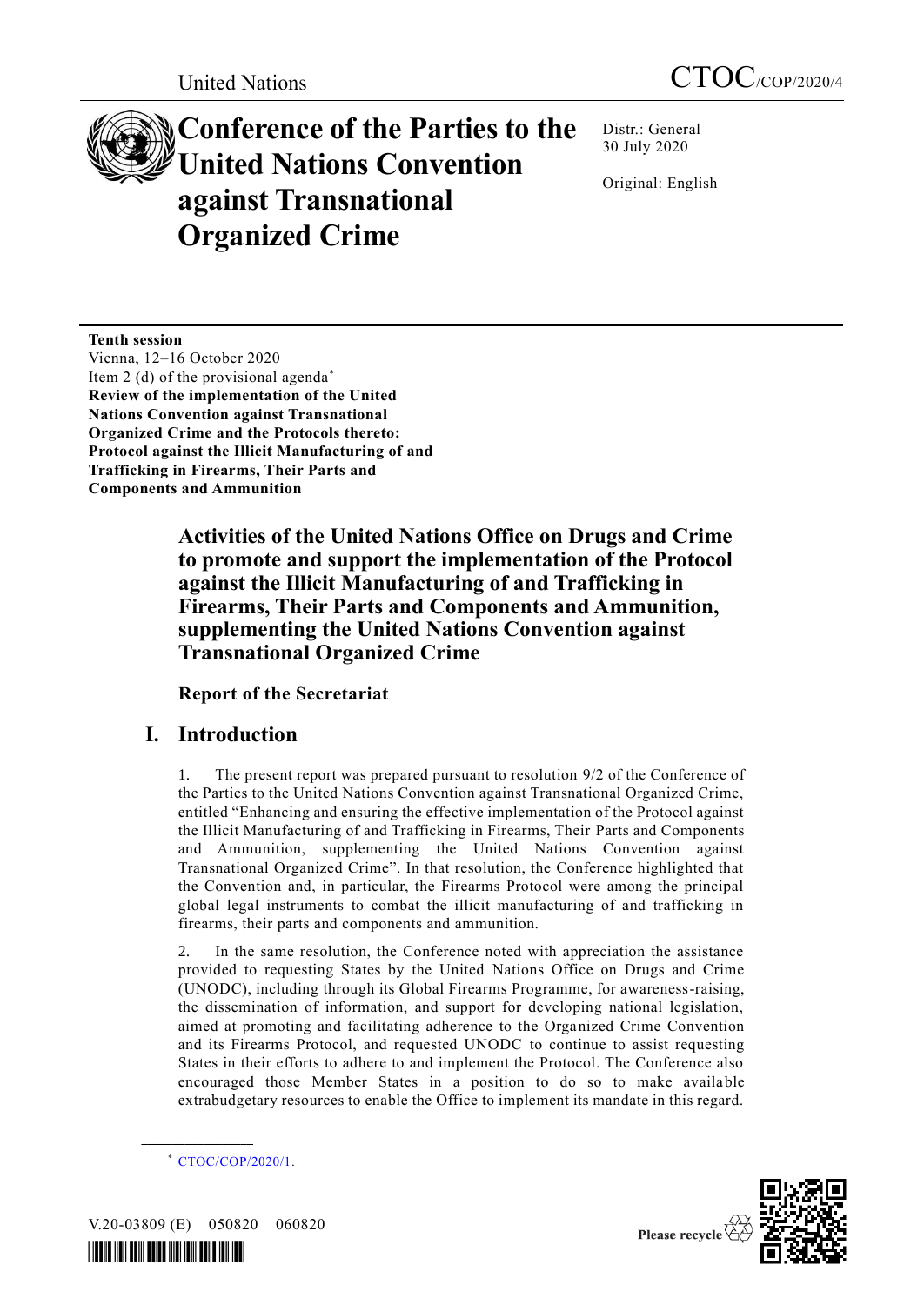3. Also in resolution 9/2, the Conference requested UNODC to continue to assist requesting States in their efforts to strengthen their firearms control measures, consistent with the Firearms Protocol, with a view to preventing, combating and eradicating the illicit manufacturing of and trafficking in firearms, their parts and components and ammunition, and to promote and encourage international cooperation in criminal matters, pursuant to the Convention, with the aim of investigating and prosecuting the illicit manufacturing of and trafficking in firearms, their parts and components and ammunition, including when related to terrorism and to other crimes, such as urban crime committed by gangs, through regional and cross-regional workshops, including for countries that are on relevant trafficking routes.

4. Moreover, in the same resolution, the Conference requested UNODC to continue to collect and analyse, on a regular basis, quantitative and qualitative information and suitably disaggregated data on illicit trafficking in firearms, their parts and components and ammunition, taking into consideration the usefulness of the *UNODC Study on Firearms 2015* and target 16.4 of the Sustainable Development Goals, as well as to continue to share and disseminate its findings on best practices, the dimensions and characteristics of such trafficking, and lessons learned.

5. At the fifteenth anniversary of its entry into force, the Firearms Proto col has reached a total of 118 parties. Since the ninth session of the Conference, France (February 2019), Palau (May 2019) and the Sudan (October 2018) have acceded to the Protocol. Although several other Member States have informed the Secretariat about their ongoing and future plans to ratify or accede to the Protocol, the number of parties to this instrument continues to lag behind the number of parties to the Convention and its other Protocols. The 20-year anniversary of the adoption of the Firearms Protocol, which will be celebrated in July 2021, may provide an opportune moment for further increasing the commitment of Member States to this important international instrument.

6. The purpose of the present report is to inform the Conference about the activities carried out by UNODC to promote the ratification and implementation of the Firearms Protocol during the reporting period, from October 2018 to July 2020.

7. The second year of the reporting period saw the unprecedented global coronavirus disease (COVID-19) pandemic, which put serious strain on the capacity of Member States and the international community alike to continue their work and to face the complex challenges caused by the global sanitary and socioeconomic crisis. In close cooperation with national stakeholders and donors, UNODC put in place a contingency plan that made it possible to ensure that core work and services in the area of countering illicit firearms trafficking were not entirely disrupted and could in part be transferred to a remote working environment. Key achievements during the reporting period include the following:

(a) The substantive servicing of the seventh meeting of the Working Group on Firearms, held in a "hybrid" format on 16 and 17 July 2020;

(b) The expansion of technical assistance to new geographical and substantive areas, including a project in Ukraine and a regional project in cooperation with the United Nations Office on Counter-Terrorism on the links between arms trafficking, organized crime and terrorism in Central Asia;

The launch of the *Global Study on Firearms Trafficking 2020*, which was developed in the context of the UNODC initiative to monitor illicit arms flows and was based on data from more than 100 countries and territories;

(d) The implementation of the first cross-border law enforcement operation coordinated by UNODC and implemented in cooperation with the International Criminal Police Organization (INTERPOL), targeting the people and networks behind firearms trafficking in Burkina Faso, Côte d'Ivoire and Mali (Operation KAFO), which constituted a milestone in the support provided by UNODC in the area of illicit firearms trafficking;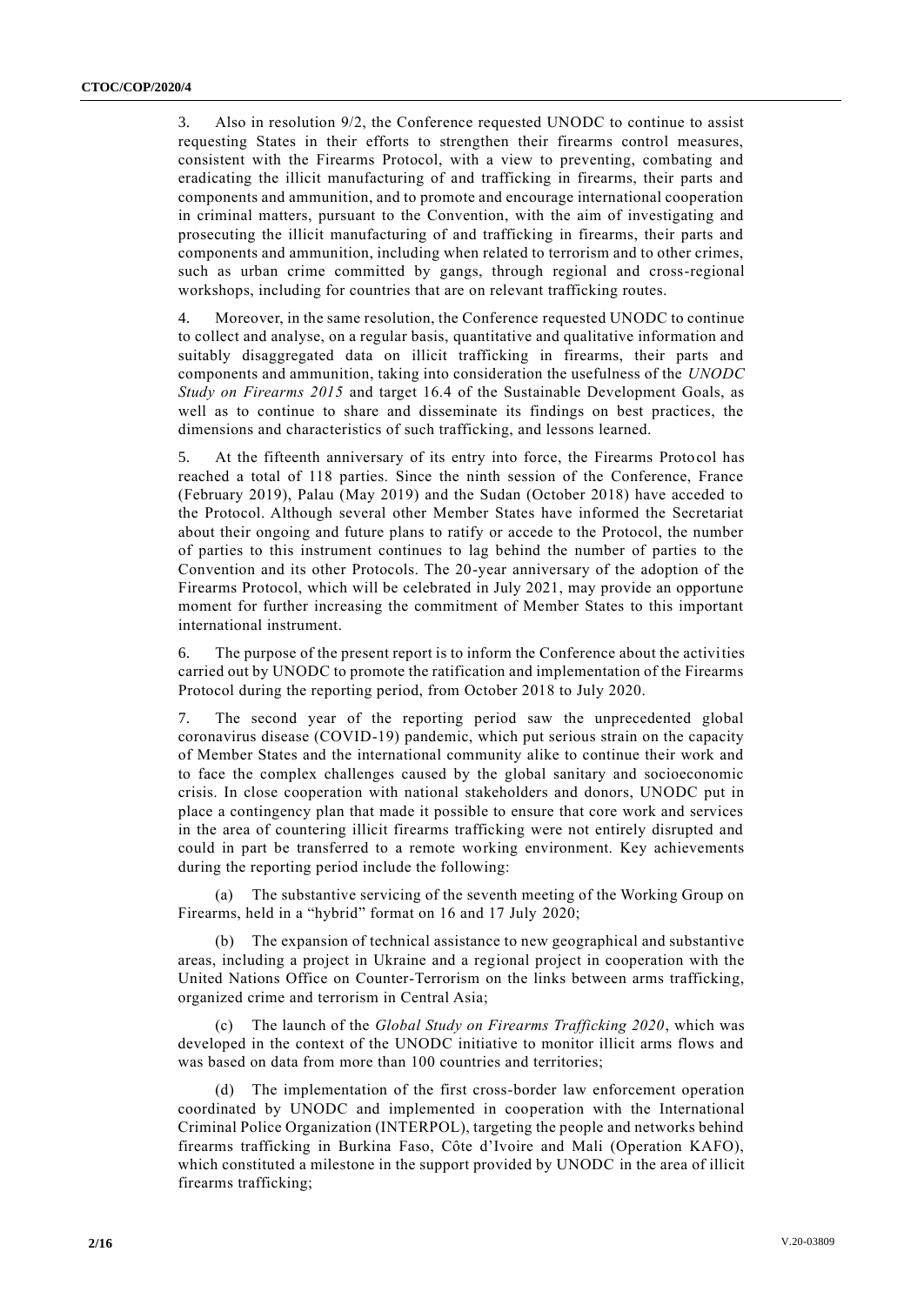(e) The in-depth evaluation of the Global Firearms Programme covering the period from 2011 to 2019.

# **II. Supporting effective criminal justice responses to the illicit manufacturing of and trafficking in firearms, their parts and components and ammunition**

8. The work of UNODC to prevent and counter the illicit manufacturing of and trafficking in firearms, their parts and components and ammunition is spearheaded through the Global Firearms Programme. The Programme follows an integrated approach based on five major pillars, each covering one of five interrelated areas of action to address the different aspects of the problem: (a) enhancing policy and normative development through awareness-raising and legislative assistance to support the ratification and implementation of the Firearms Protocol; (b) provision of technical support for the implementation of preventive and security measures to prevent the illicit manufacturing and theft of and trafficking in firearms, their parts and components and ammunition; (c) strengthening criminal justice responses to detect, investigate and prosecute the illicit manufacturing of and trafficking in firearms, their parts and components and ammunition; (d) fostering and promoting international cooperation and information exchange to address the transnational dimension of illicit firearms trafficking and related issues; and (e) mapping and monitoring illicit firearms flows by means of global data collection and ana lysis to enhance the collective understanding of trends and patterns in trafficking and of its criminal context. In doing so, the Programme also actively contributes to the achievement of the Sustainable Development Goals, in particular target 16.4 (by 2030, significantly reduce illicit financial and arms flows, strengthen the recovery and return of stolen assets and combat all forms of organized crime). The approach is complemented by a number of cross-cutting elements, such as gender mainstreaming, human rights and civil society participation and oversight, which are streamlined into the activities of the Programme.

## **Integrated five-pillar approach of the Global Firearms Programme**

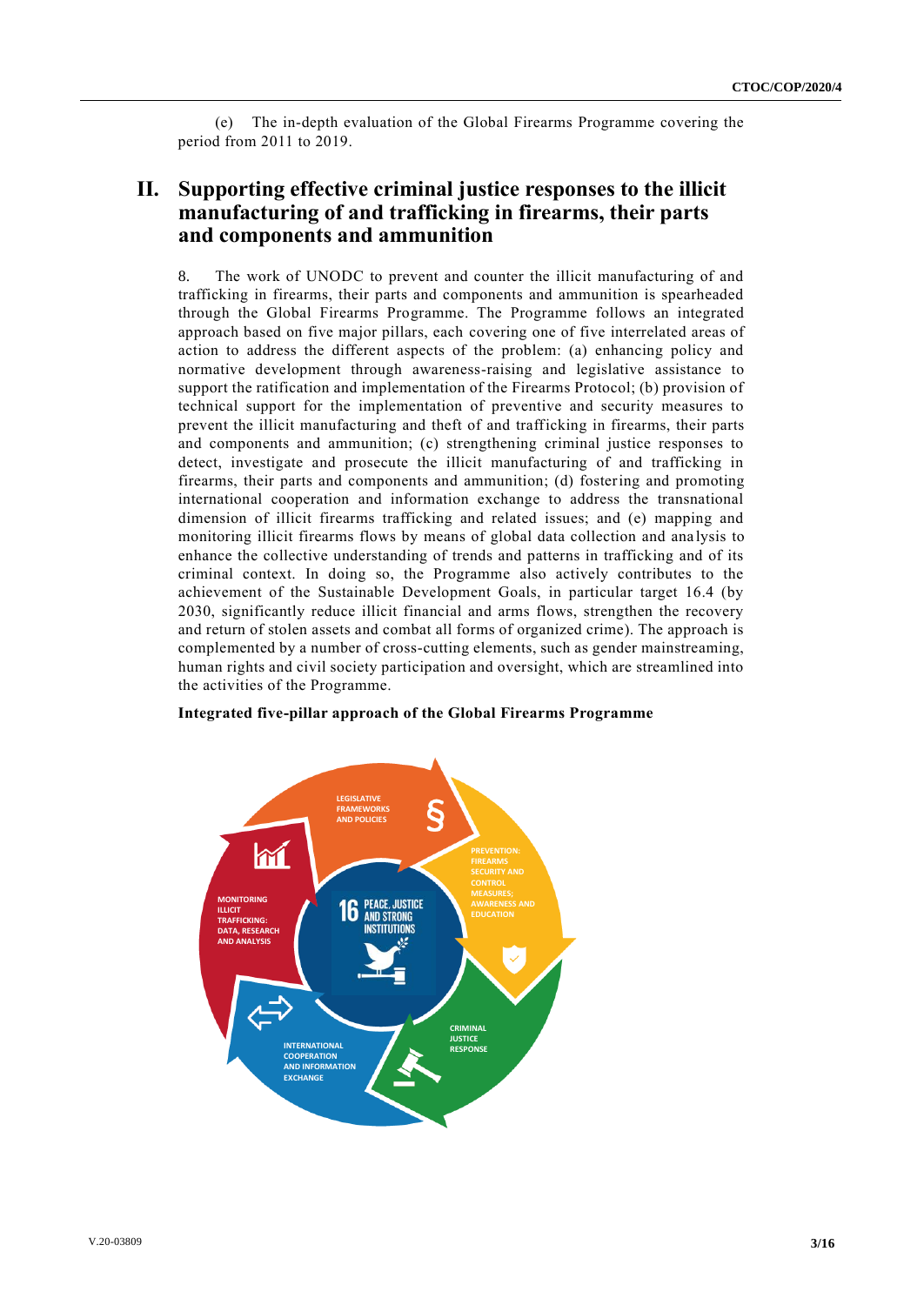9. This approach is built on the premise that only the joint interaction of all five pillars can provide a meaningful framework for successful action and thereby support effective criminal justice responses to the illicit manufacturing of and trafficking in firearms, their parts and components and ammunition.

10. During the reporting period, special attention was paid to the critical link between firearms trafficking, organized crime and terrorism and to establishing bridges and dynamic synergies between the various frameworks, mechanisms and stakeholders, to ensure greater efficiency and consistency across the multiple but complementary layers of action. This new paradigm emerged from the findings of the conference on the topic "Addressing illicit trafficking and access to firearms in the context of organized crime and terrorism – towards a new paradigm" jointly organized by Wilton Park and UNODC in January 2019, with the participation of practitioners from Africa, Asia, Europe and the Western Balkans and Latin America and the Caribbean, as well as leading experts in the field from United Nations partner agencies, international organizations, academia and civil society.

# **III. Activities to assist States in the implementation of the Protocol**

11. During the reporting period, UNODC, through its Global Firearms Programme, carried out over 70 technical assistance activities and brought together more than 1,300 national stakeholders from more than 70 countries in Africa, Europe, the Middle East and North Africa region, the Western Balkans, the Americas and Central Asia to enhance international cooperation and information exchange through donor support.<sup>1</sup>

# **A. Servicing intergovernmental bodies and processes related to firearms**

## **1. Conference of the Parties and the Working Group on Firearms**

12. The Office provided secretariat support for the seventh meeting of the Working Group on Firearms, held in a "hybrid" format on 16 and 17 July 2020, and prepared two background papers: one on the responsiveness of the Firearms Protocol and national legislation to new and emerging threats relating to the illicit manufacturing of and trafficking in firearms, their parts and components and ammunition [\(CTOC/COP/WG.6/2020/2\)](http://undocs.org/CTOC/COP/WG.6/2020/2) and another on investigative and prosecutorial approaches in countering illicit firearms trafficking and related forms of crime within and across jurisdictions [\(CTOC/COP/WG.6/2020/3\)](http://undocs.org/CTOC/COP/WG.6/2020/3). The report on the meeting of the Working Group [\(CTOC/COP/WG.6/2020/4\)](http://undocs.org/CTOC/COP/WG.6/2020/4), which contains a summary of its deliberations, will be transmitted to the Conference at its tenth session.

## **2. Support for and cooperation with other intergovernmental bodies**

13. During the reporting period, various intergovernmental bodies addressed the issue of firearms. UNODC provided substantive input for the twenty-eighth session of the Commission on Crime Prevention and Criminal Justice and for various reports to the General Assembly and the Security Council, such as the 2019 report of the Secretary-General to the Security Council on small arms and light weapons [\(S/2019/1011\)](https://www.securitycouncilreport.org/atf/cf/%7B65BFCF9B-6D27-4E9C-8CD3-CF6E4FF96FF9%7D/s_2019_1011.pdf). Furthermore, UNODC provided input for reports of the Secretary-General to the General Assembly, including on the illicit trade in small arms and light weapons in all its aspects and assistance to States for curbing the illicit traffic in small arms and light weapons and collecting them [\(A/75/78\)](http://undocs.org/A/75/78) and on women, disarmament, non-proliferation and arms control. Moreover, in April 2020 the Executive Director

**\_\_\_\_\_\_\_\_\_\_\_\_\_\_\_\_\_\_**

<sup>&</sup>lt;sup>1</sup> During the reporting period, activities of the Global Firearms Programme were funded through donations from France, Germany, Italy, Mexico, Sweden, the European Union, the Office of Counter-Terrorism, the multi-partner trust fund for the Western Balkans road map on small arms and light weapons, as well as from Denmark and Japan through the UNODC Sahel Programme.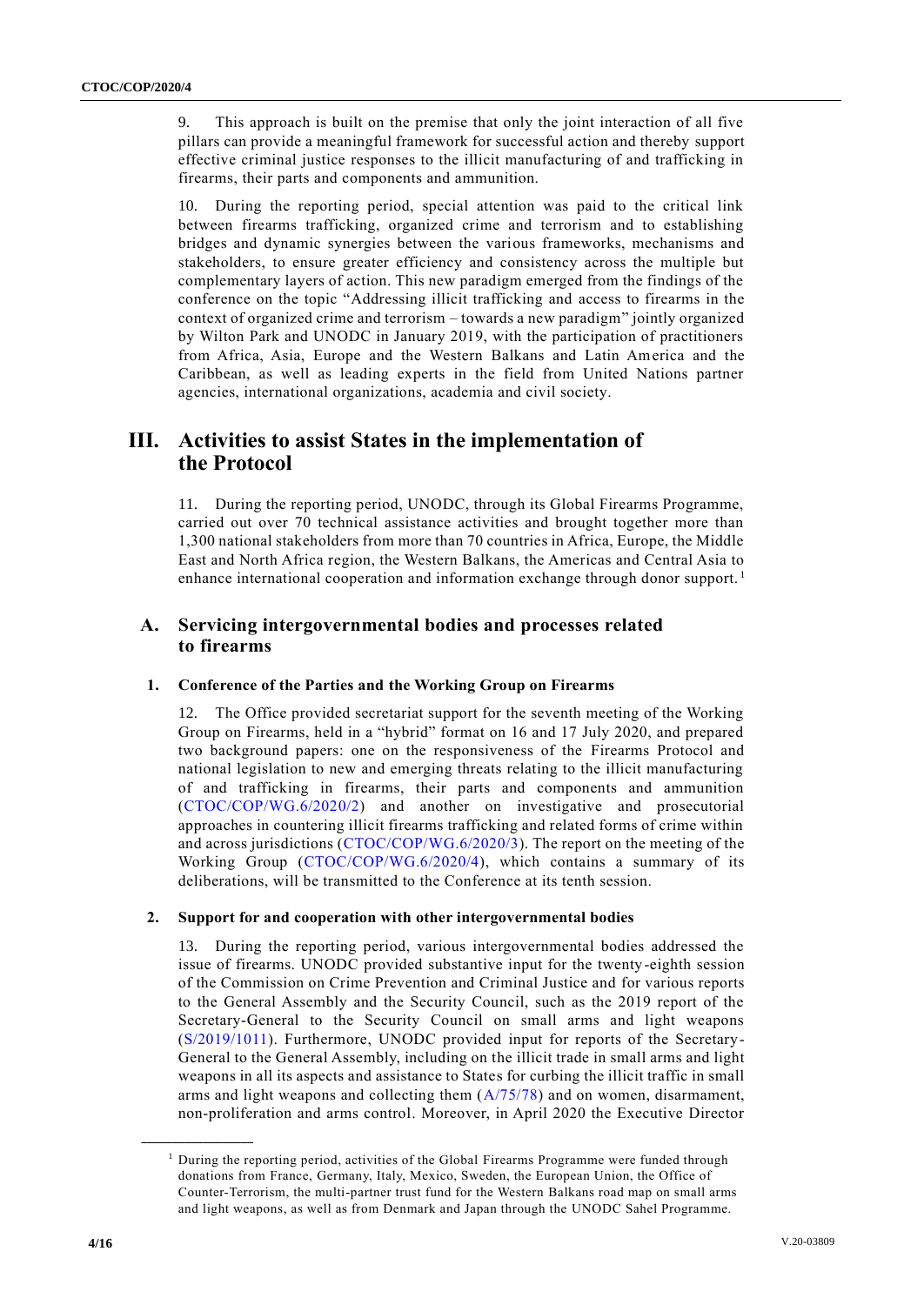of UNODC, Ghada Waly, participated in a meeting of the Executive Committee on the issue of small arms and light weapons.

14. In supporting cooperation and coordination among the governing bodies of the different instruments relating to firearms, UNODC participated in the fifth Conference of States Parties to the Arms Trade Treaty, held in Geneva in August 2019, and organized a side event in collaboration with the Governments of Côte d'Ivoire and Mexico on the responsiveness of the Arms Trade Treaty and the Firearms Protocol to existing and emerging threats. UNODC also participated in the second Meeting of Presidents, Governing Bodies and Secretariats of International Instruments and Mechanisms on Small Arms and Light Weapons, on the topic of building synergies to prevent and combat illicit trafficking to achieve target 16.4 of the Sustainable Development Goals, held back to back with the meeting of the Consultative Committee of the Inter-American Convention against the Illicit Manufacturing of and Trafficking in Firearms, Ammunition, Explosives, and Other Related Materials in Washington, D.C., in April 2019.

15. Moreover, UNODC attended the high-level political forum on sustainable development held in New York in July 2019 and contributed to the discussion on Sustainable Development Goal 16 and target 16.4.

## **B. Development of tools**

16. Several tools and publications have been developed by UNODC to provide practical guidance to Member States and support the delivery of technical assistance.

17. Legislative tools developed by UNODC in previous years continue to provide useful guidance to practitioners and support the delivery of legislative and technical assistance. For example, the UNODC Model Law on Firearms, developed in 2010 and updated in 2013, was downloaded 3,866 times during the reporting period. During the same period, the *Digest of Organized Crime Cases*, developed in 2012, was downloaded from the UNODC website more than 60,000 times. The cases contained in the *Digest* are also available in the knowledge management portal known as Sharing Electronic Resources and Laws on Crime (SHERLOC), and new cases are collected, analysed and uploaded on an ongoing basis. Finally, the *Comparative Analysis of Global Instruments on Firearms and Other Conventional Arms: Synergies for Implementation*, developed by UNODC in 2015, was downloaded 2,124 times during the reporting period and was frequently referenced by practitioners.

18. In the context of its initiative to monitor illicit arms flows, UNODC produced several technical assistance, outreach and visibility tools to promote and support evidence-based action against illicit firearms trafficking and related forms of crime. Building on different data collection tools used by national authorities and regional organizations and taking into account the data points requested by UNODC through the illicit arms flows questionnaire, UNODC developed a set of guiding templates for firearms-related investigations. The templates, which are available in English, French and Spanish, provide guidance to law enforcement and judicial officers on the type and scope of information to record during investigations involving seized firearms, their parts and components and ammunition. A short video clip produced by UNODC in English, French and Spanish highlights the investigative steps during which firearms-related data should be collected and explains how systematic firearms data collection at the national and global levels can support effective responses to illicit firearms trafficking. Finally, a new issue paper entitled "Supporting evidence-based action to counter illicit firearms trafficking and related forms of crime" illustrates how firearms-related data collection and analysis can create an evidence base for decision-making at the policy and operational levels. The various tools are published on the website of the Global Firearms Programme. <sup>2</sup>

**\_\_\_\_\_\_\_\_\_\_\_\_\_\_\_\_\_\_**

<sup>2</sup> See [www.unodc.org/unodc/en/firearms-protocol/.](http://www.unodc.org/unodc/en/firearms-protocol/)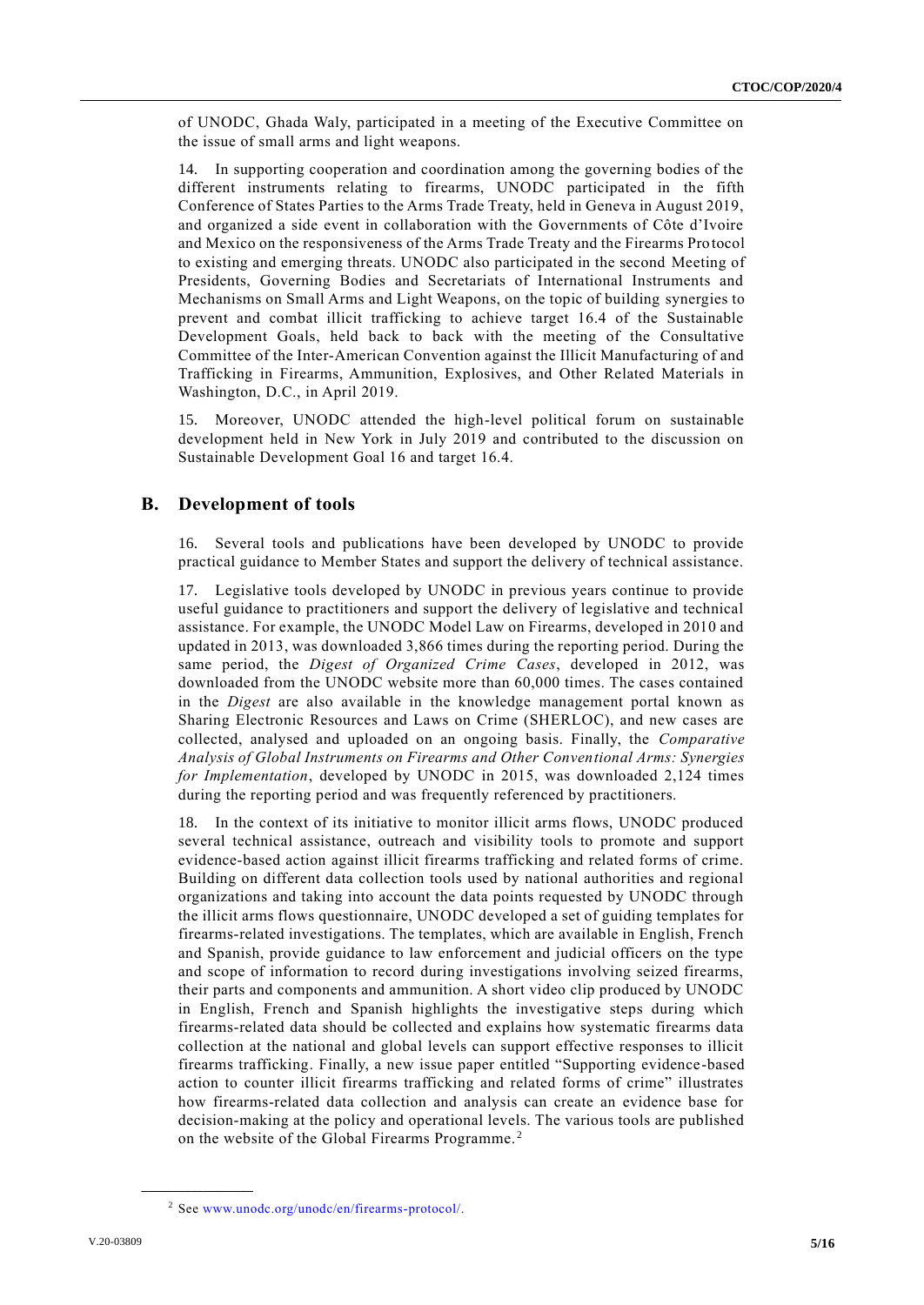19. The comprehensive firearms training curriculum, which is regularly reviewed and updated, continued to be used for capacity-building. The process of transferring the curriculum into e-learning modules was initiated during the reporting period.

20. In the context of the UNODC Education for Justice (E4J) initiative, the Global Firearms Programme continued to develop teaching modules to support terti ary-level educators in addressing the topic of illicit manufacturing of and trafficking in firearms, their parts and components and ammunition and related topics in an academic setting. In 2019, the modules were translated into Spanish and Russian, and they were disseminated during regional training activities in Croatia, Kazakhstan, Nigeria and the United States of America.

21. Pursuant to a recommendation made by the Working Group on Firearms at its fifth meeting, held from 8 to 10 May 2017, UNODC continued to collect and analyse relevant judicial cases and good practices to investigate and prosecute firearms trafficking cases linked to terrorism and organized crime. The collected cases, expert commentaries and emerging good practices will be published in a digest of firearms trafficking cases linked to organized crime and terrorism, which will compile and analyse practical experiences, including concrete legal techniques, common protocols and operational norms in combating those crimes, as well as new and emerging forms of criminality.

22. Moreover, the Global Firearms Programme developed a specialized training module on the detection of illicit firearms through postal services and initiated collaboration with the European Border and Coast Guard Agency (Frontex) to support the development of a handbook on the detection of firearms for border guards and customs officers, by contributing relevant training materials and participating in meetings to develop the tool.

# **C. Technical assistance**

#### **1. Policy and normative development to support the ratification and implementation of the Firearms Protocol**

## **(a) Increasing knowledge and raising awareness**

23. Under the framework of its Education for Justice initiative, UNODC organized several expert workshops for university lecturers, in Croatia, Italy, Kazakhstan and Nigeria, and convened two academic round tables at the annual meeting of the American Society of Criminology in San Francisco, United States, in November 2019, which was attended by more than 2,000 academics from around the world and made it possible to promote the tertiary-level modules prepared in the context of the initiative.

24. Partnering with several Member States, non-governmental organizations and research institutes, UNODC co-organized a series of side events to conferences and meetings, including the following: "Best practices in the collection, analysis, and operational use of firearms data to monitor illicit arms flows and achieve SDG target 16.4: UNODC's firearms champion country initiative", held during the ninth session of the Conference of the Parties to the Organized Crime Convention, in Vienna in October 2018; "Teaching on firearms and terrorism-related issues in higher education through UNODC's E4J university module series and shedding light on illicit firearms trafficking: supporting evidence-based approaches", held during the twenty-eighth session of the Commission on Crime Prevention and Criminal Justice, in Vienna in May 2019; and "Responsiveness of the Arms Trade Treaty and the Firearms Protocol to existing and emerging threats", held during the fifth Conference of States Parties to the Arms Trade Treaty, in Geneva in August 2019. UNODC also participated in the high-level opening panel at the Small Arms Survey forum on "Taking stock of action on the illicit small arms trade", organized as an online event in June 2020.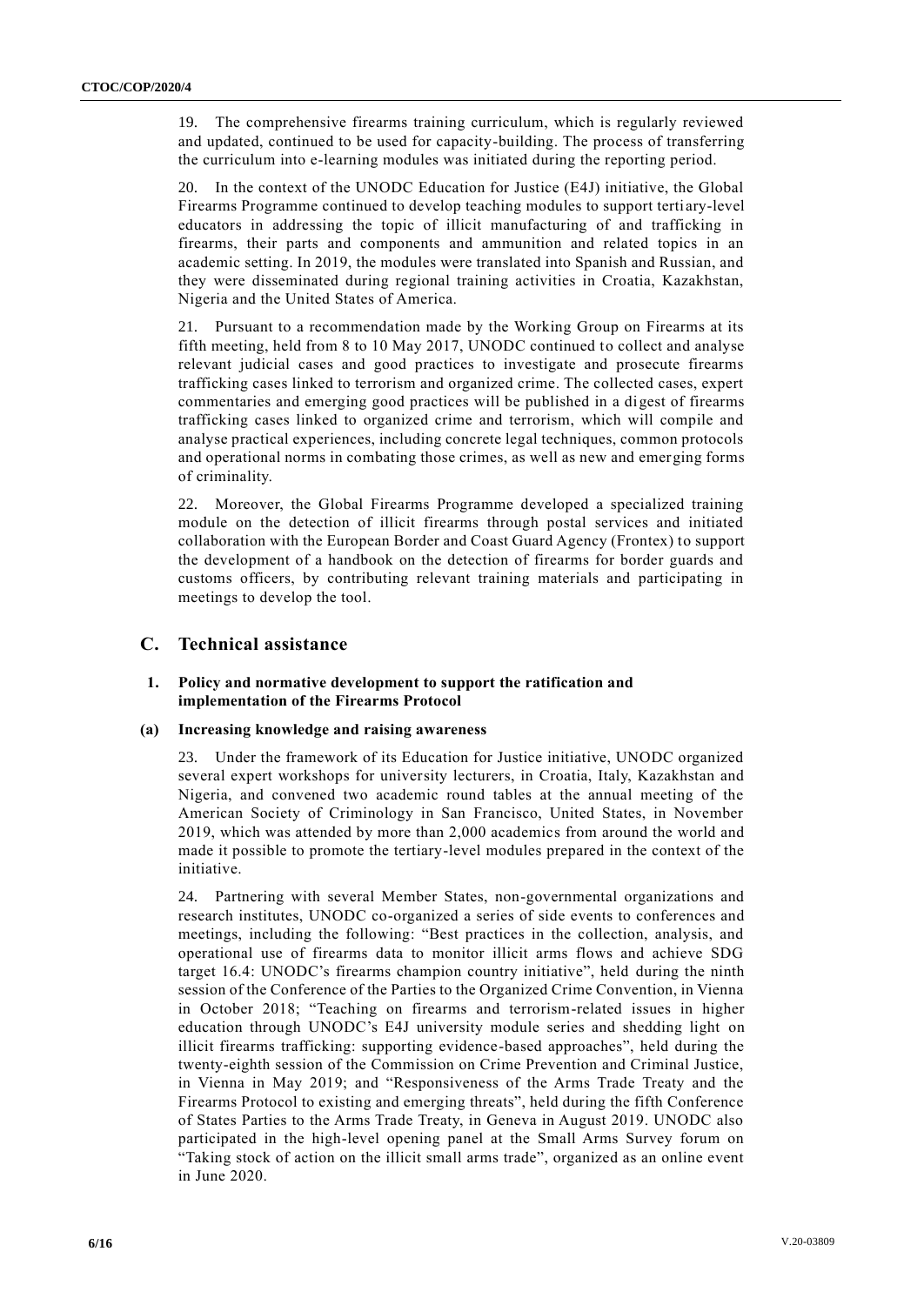25. In the reporting period, the website of the Global Firearms Programme received more than 43,000 visits.

#### **(b) Legislative assistance**

26. The enhancement of national legal frameworks on firearms is at the core of the UNODC mandate on firearms and remains a key focus area of work to introduce sustainable changes in beneficiary countries. The methodology of the Global Firearms Programme for supporting legislative reform efforts provides for a flexible and progressively engaging and participatory process that involves diverse national and regional stakeholders. The process starts with a legislative assessment that includes, where possible, a national self-assessment report and then builds on the findings of country visits, interviews, desk reviews and analyses conducted by UNODC experts, resulting in tailor-made support.

27. UNODC has continued to provide legislative advice and assistance on accession to and implementation of the Firearms Protocol. The Global Firearms Programme assisted the national authorities of Bolivia (Plurinational State of), Chad and the Niger in their national accession processes and conducted awareness-raising activities with policymakers and members of parliament in those countries. In addition, UNODC conducted a legislative workshop in the Plurinational State of Bolivia in July 2019, after which the country approved a new firearms law, established a national committee against illicit firearms trafficking and passed a law authorizing the ratification of the Firearms Protocol. UNODC also held a legislative workshop in Angola in November 2019.

28. UNODC also continued to assist and advise Burkina Faso, the Central African Republic, Chad, Côte d'Ivoire, Mali and the Niger in revising and amending their national firearms legislation, through gap analysis reports and subsequent legal drafting workshops and by facilitating the preparation of draft bills on firearms. In collaboration with the National Commission on Small Arms and Light Weapons in the Central African Republic, UNODC conducted two legislative workshops, in June and November 2019, to prepare a legal analysis of gaps in national arms legislation and finalize a draft law. The national authorities emphasized their commitment to the legislative process and expressed the desire to advance the process speedily. In Côte d'Ivoire, UNODC provided comments to the national authorities on a draft law and supported the update of the country's firearms legislation to comply with the different instruments that the country had ratified (e.g., the Firearms Protocol, the Arms Trade Treaty and the Economic Community of West African States Convention on Small Arms and Light Weapons, Their Ammunition and Other Related Materials). UNODC participated in the subregional legal assistance workshop for States parties to the Central African Convention for the Control of Small Arms and Light Weapons, Their Ammunition and All Parts and Components That Can Be Used for Their Manufacture, Repair and Assembly (Kinshasa Convention), which was organized by the United Nations Regional Centre for Peace and Disarmament in Africa and took place in Equatorial Guinea in September 2019. In cooperation with the Economic Community of Central African States (ECCAS), UNODC also organized a regional conference for Central African countries aimed at analysing the synergies and complementarities between the Firearms Protocol and the Kinshasa Convention and identifying technical assistance needs. The meeting was provided with expertise and advice by representatives from the Regional Centre on Small Arms and Light Weapons, the Regional Centre for Peace and Disarmament in Africa and the United Nations Regional Office for Central Africa, which acts as the secretariat of the United Nations Standing Advisory Committee on Security Questions in Central Africa.

29. On 8 November 2019, UNODC signed a letter of understanding with the Cabinet of Prevention, Security and Defence of Honduras. The letter formalized the commitment of both the Government of Honduras and UNODC to strengthening their cooperation to prevent and combat illicit firearms trafficking and related crimes in the country. As part of the activities identified in the joint road map attached to the letter, UNODC is supporting the legislative assessment of the firearms law of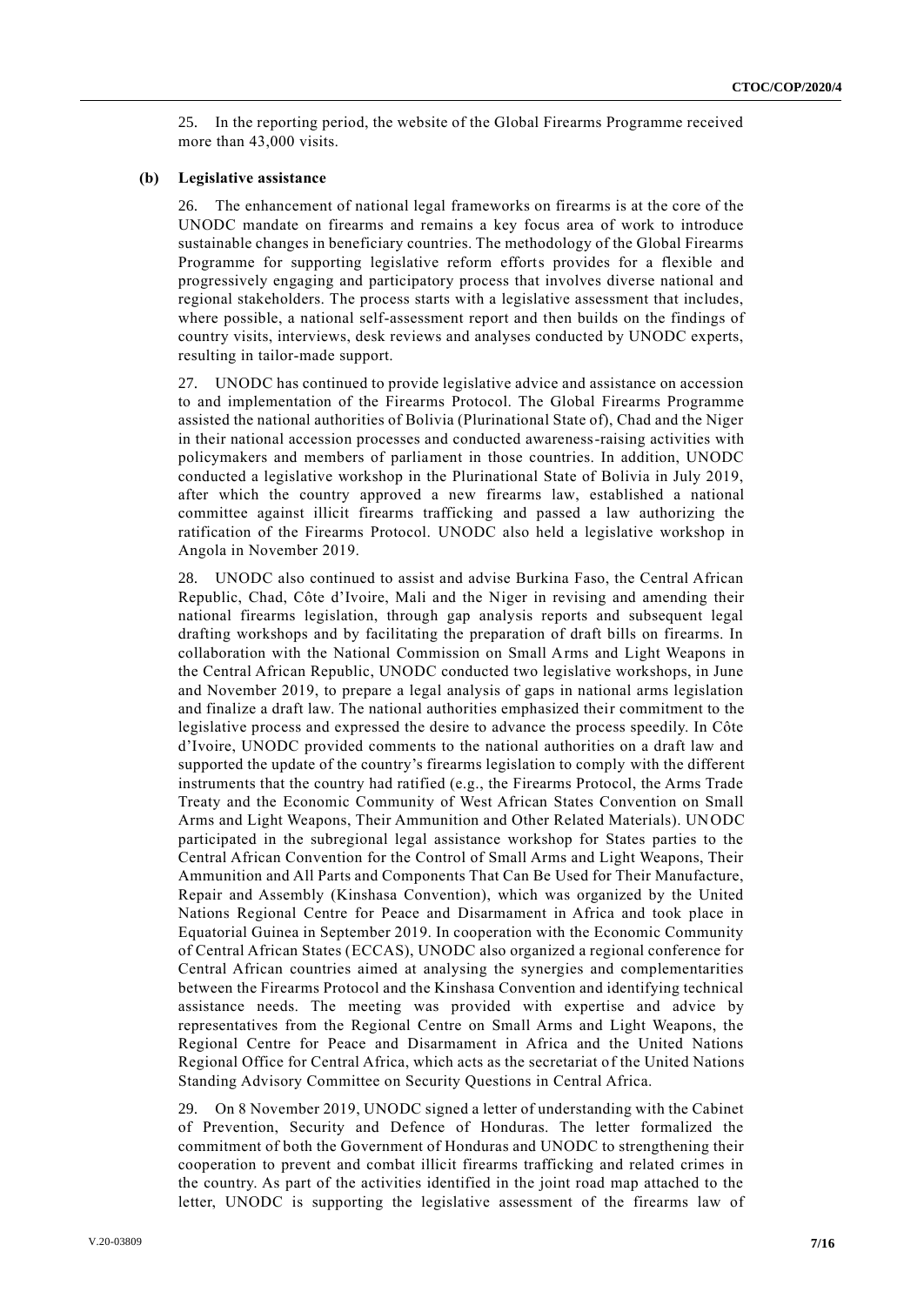Honduras and providing assistance in drafting an accompanying regulation. Likewise, the Programme is working to promote the cooperation and harmonization of responses with neighbouring countries in the Northern Triangle and at the regional and international levels.

30. UNODC also provided tailored legislative advice to national authorities in Bosnia and Herzegovina and in Serbia on the implementation of the import marking requirements under the Firearms Protocol. As a result, both countries incorporated the requirements into their firearms legislation. On 10 December 2019, UNODC and the Ministry of Justice of Montenegro co-organized an expert group meeting to review the legislative analysis by UNODC for the harmonization of the country's criminal law and criminal procedure law with the Organized Crime Convention and the Firearms Protocol.

#### **2. Technical support for the implementation of preventive and security measures**

31. UNODC continued to provide technical support to Member States in the implementation of preventive and security measures under the Firearms Protocol, in particular for marking and record-keeping, the storage of seized and confiscated firearms and ammunition and the collection, management and disposal of illicit firearms. In the light of the COVID-19 pandemic, it became apparent that digitalized record-keeping systems are more resilient to external influences and continue to be accessible when travel and the freedom of movement are restricted.

### **(a) Marking and record-keeping of firearms**

32. UNODC worked closely with national authorities and civil society organizations in Burkina Faso, Mali, the Niger and Senegal, in particular with regard to the provision of support for the marking, collection, safe stockpiling and destruction of firearms. By the end of 2019, more than 80,000 firearms had been marked and registered. The Programme is currently planning to extend its work in Central Africa, specifically in the Central African Republic and Chad, on the basis of ongoing consultations, and to procure marking machines for some of the countries.

33. UNODC has initiated consultations with partner countries on needs and technical specifications regarding national record-keeping systems (including ballistic recording) and related technical support. The target countries include Bolivia (Plurinational State of), the Central African Republic, Honduras, the Niger and Paraguay.

#### **(b) Physical security and stockpile management**

34. The proper storage and management of firearms poses a challenge for many countries, in particular those that face thefts and leakages from their storage facilities and problems in relation to securing the chain of custody required to produce valid evidence in court. In this regard, UNODC cooperated closely with national authorities and civil society organizations in Burkina Faso, Mali, the Niger and Senegal.

#### **(c) Collection, management and disposal of firearms**

35. Arms collection campaigns form part of national efforts to reduce the uncontrolled proliferation of firearms and reduce the risk of their theft and diversion into illicit markets.

36. UNODC continued its close work with national authorities and civil society organizations in Burkina Faso, the Niger and Senegal in the development of awareness-raising campaigns to collect and destroy illicit firearms, with messages tailored to specific population groups, including young men, women and youth in general.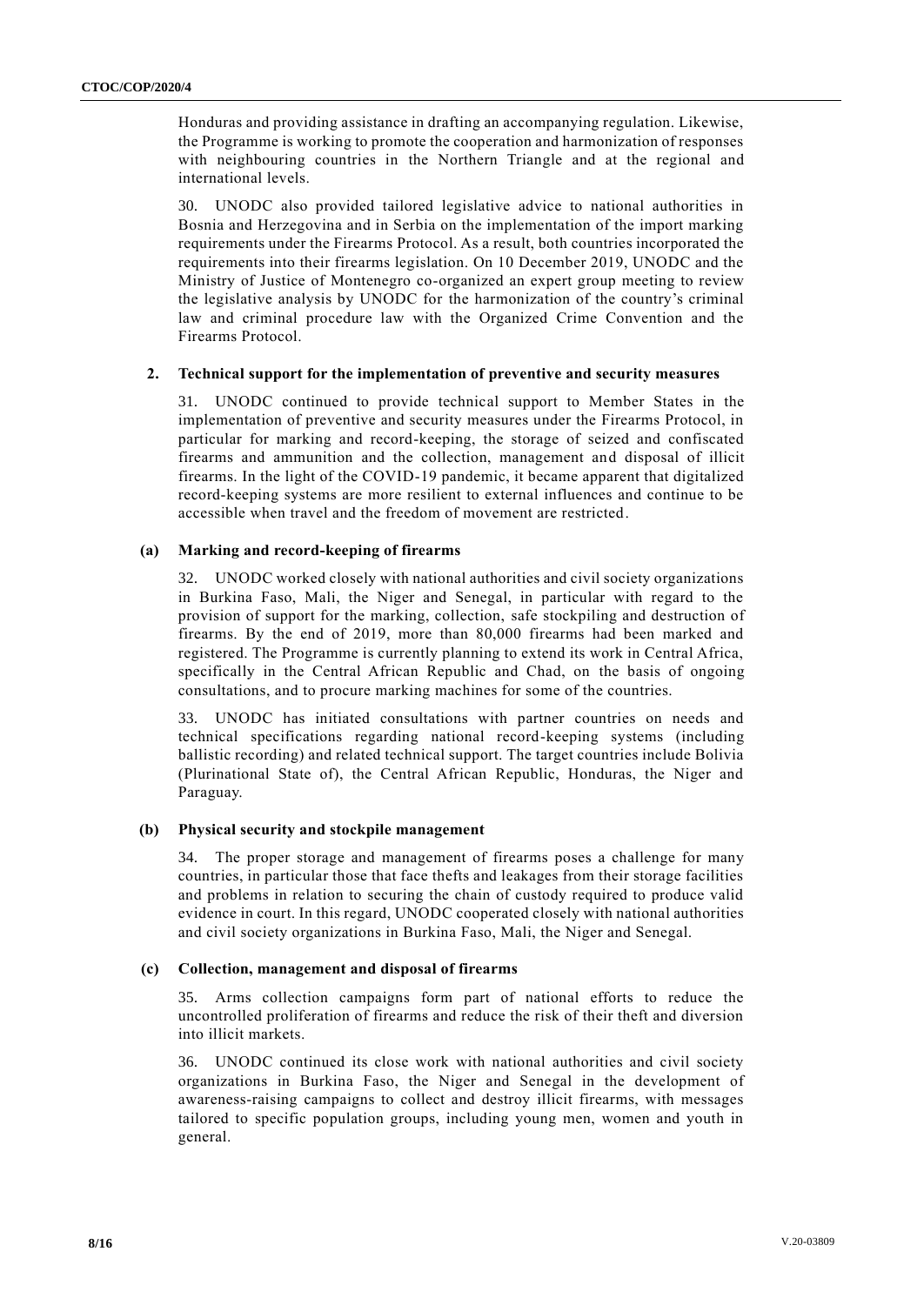### **3. Strengthening criminal justice responses to detect, investigate and prosecute the illicit manufacturing of and trafficking in firearms, their parts and components and ammunition**

37. Detecting illicit trafficking movements, dismantling the criminal networks or groups involved in trafficking in firearms or other serious crimes and bringing the perpetrators to justice are essential preconditions for reducing illicit arms flows and combating all forms of organized crime, as expressed in target 16.4 of the Sustainable Development Goals. In practice, however, criminal investigations of firearms trafficking offences are rare and difficult to carry out. Too often, criminal investigations are narrow in scope and are focused on the offence of illicit possession instead of investigating the trafficking networks behind the illicit arms transfers and the arms dealers operating in the shadows.

38. In February 2020, the United Nations Counter-Terrorism Centre, the Office of Counter-Terrorism and UNODC jointly launched a project to address the connection between terrorism, organized crime and the illicit trafficking of small arms and light weapons in Central Asia. The project is aimed at enhancing criminal justice responses to prevent and combat the illicit trafficking of small arms and light weapons and to disrupt the illicit supply of such arms to terrorist groups.

39. In 2019, UNODC continued to deliver specialized training and capacitybuilding courses on the investigation and prosecution of cases of trafficking in firearms and its links to organized crime and related matters, on the basis of previous nationally tailored needs assessments. Training courses that were carried out in Bolivia (Plurinational State of), Bosnia and Herzegovina, Burkina Faso, the Central African Republic, Chad, Côte d'Ivoire, Mali, Montenegro, the Niger and Serbia strengthened the capacity of more than 350 law enforcement practitioners from police, gendarmerie and customs services, as well as judges and prosecutors, on the identification and classification of firearms, crime scene management, intelligence, investigation techniques and firearms tracing, international cooperation and the exchange of information.

40. In the Western Balkans, UNODC organized a training course in Montenegro from 12 to 14 November 2019 for 18 first-line responders from the country's customs administration on the detection of firearms trafficking in postal shipments and at land border crossing points. Moreover, in cooperation with the Ministry of Foreign Trade and Economic Relations and the Prosecutor's Office of Bosnia and Herzegovina, UNODC provided three training events on the detection of firearms at land border crossings for customs officers from Bosnia and Herzegovina.

41. A cross-border operation in West Africa code-named "KAFO", coordinated by UNODC and implemented in cooperation with INTERPOL, targeted the people and networks behind firearms trafficking in Burkina Faso, Côte d'Ivoire and Mali. Involving 110 police, customs, border police and prosecution officials from all three countries, the seven-day operation, which lasted from 11 to 17 November 2019, permitted law enforcement to intercept illicit firearms and identify potential links with other criminal activity, including terrorism, across the region and beyond. Thousands of checks for lost and stolen firearms, wanted persons, stolen and lost travel documents and stolen motor vehicles were conducted during the operation.

42. Building on the positive results obtained from involving prosecutors in law enforcement operations to facilitate the initiation of criminal investigations following seizures of illicit firearms, UNODC continued to work with INTERPOL in the organization of Operation Trigger IV, targeting the Middle East and North Africa region. UNODC focused in particular on the training and participation of criminal justice practitioners during the operation in September 2018 and during a debriefing meeting in November 2018. In the course of the operation, more than 50 firearms were seized and recovered, and 17 individuals were arrested for firearms offences. The operation also led to a surge in the use of the INTERPOL Illicit Arms Records and Tracing Management System (iARMS). UNODC also supported a similar police operation in Latin America, through joint planning and by providing financial support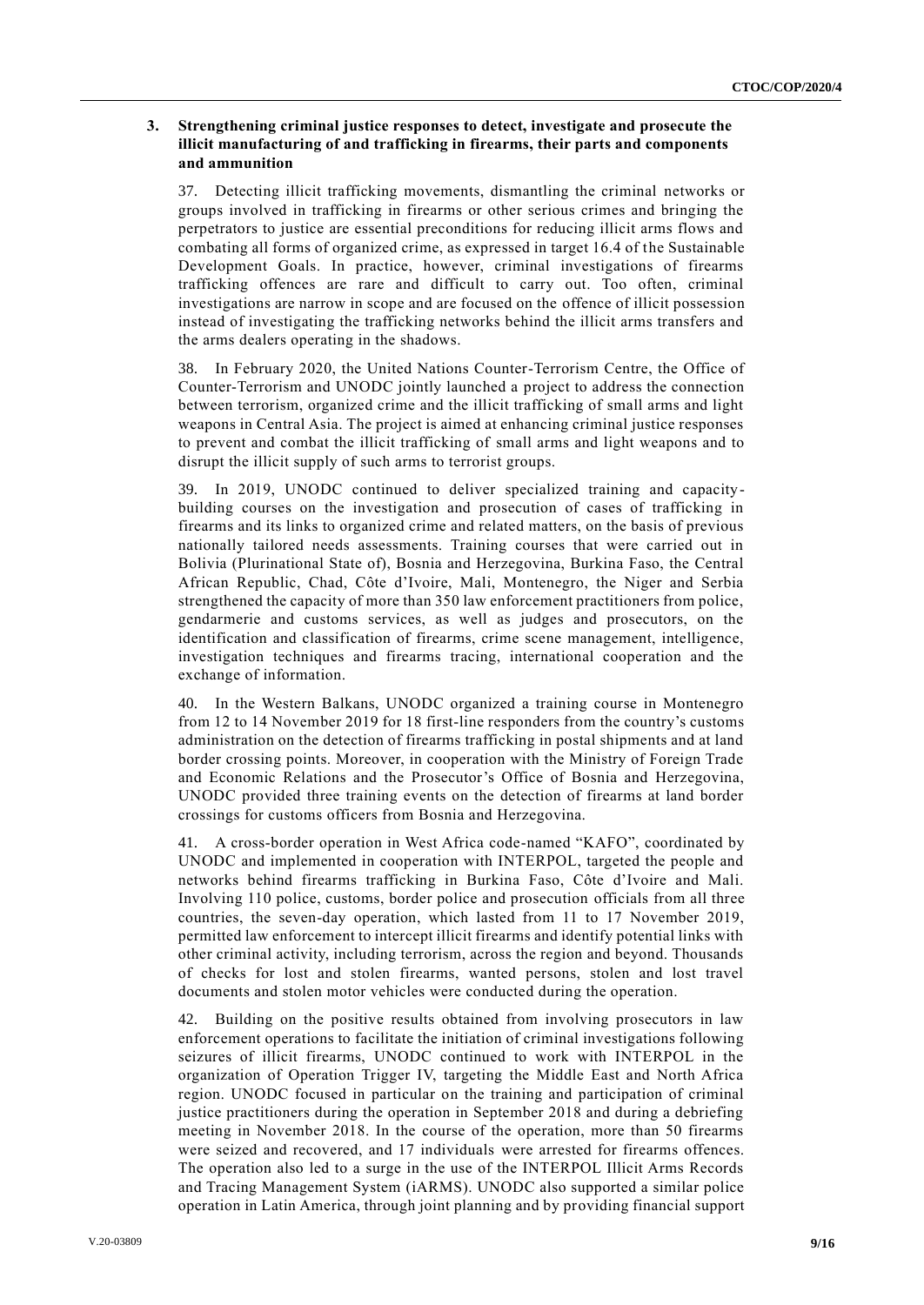to facilitate the participation of prosecutors from the target countries in the operation and providing capacity-building support. On 24 and 25 September 2019, the first planning meeting for Operation Trigger VI in South America was organized jointly by UNODC and INTERPOL in Brasilia and attended by 26 participants from 14 countries. Organizations and agencies such as Frontex, the Organization of American States and the European Multidisciplinary Platform against Criminal Threats (EMPACT) also participated in the meeting. In addition, UNODC was represented at the INTERPOL debriefing meeting on Trigger V in Latin America, held in Panama on 18 and 19 June 2019.

43. In 2019, UNODC delivered several training events for law enforcement, customs, prosecution and judicial authorities on the investigation and prosecution of firearms trafficking and related forms of crime, including in the Niger from 25 to 29 March, in the Central African Republic from 8 to 12 April, in Burkina Faso from 10 to 14 June, in Chad from 8 to 12 July and in Mali in December. From 23 to 27 September, UNODC gathered representatives from Burkina Faso, Côte d'Ivoire and Mali in order to discuss cross-border cooperation and information exchange. Those training events provided a basis in the main skills required to investigate cases of trafficking in firearms and other crimes involving firearms. They provided law enforcement officers with knowledge and understanding of special investigative techniques, intelligence gathering and analysis, tracing of weapons, police cooperation and information-sharing, as well as international judicial cooperation, and aimed at improving the knowledge and skills of investigators to develop adequate intelligence materials that contribute to the success of the prevention, detection and investigation of firearms trafficking and related offences.

44. Additionally, assessment missions to El Salvador, Guatemala and Honduras, Nigeria and Paraguay were carried out to evaluate assistance needs.

## **4. Fostering and promoting international cooperation and information exchange to address the transnational dimension of trafficking in illicit firearms and related issues**

45. International cooperation in criminal matters is a fundamental part of the fight against illicit trafficking in firearms, including the regular sharing of information among practitioners, pursuant to article 12 of the Protocol.

46. During the reporting period, UNODC continued to promote the creation of an informal group of criminal justice practitioners dealing with firearms matters, referred to as the "community of practitioners". The initiative is aimed at promoting better interaction among the different communities and fostering regional and interregional cooperation to counter trafficking in firearms and its links to other forms of organized crime and serious crimes, including terrorism, through the regular exchange of information, case-based experiences and good practices among criminal justice, law enforcement and firearms control practitioners. UNODC will soon officially launch the community of practitioners and create a dedicated portal on its website.

47. From 5 to 7 June 2019, the UNODC Global Firearms Programme organized a quadrilateral meeting of representatives from Argentina, Brazil, Colombia and Mexico, entitled "Strengthening regional cooperation in Latin America to prevent and combat the illicit trafficking of firearms and its related crimes". The meeting was hosted by the Government of Mexico in the offices of its Ministry of Foreign Affa irs in Mexico City and was funded by Sweden. The purpose of the meeting was twofold: first, to enable a peer-to-peer exchange of experiences and increase common knowledge, and second, to explore ways to promote synergies and foster cooperation in Latin America. On the basis of the experiences of this meeting, and in close cooperation with the Government of Mexico, UNODC organized two back-to-back regional meetings in November 2019 to strengthen cooperation in Latin America to prevent and combat illicit trafficking in firearms and related crimes. More than 70 experts, including 23 women, in the field of detection, investigation and prosecution of illicit trafficking in firearms from 20 Latin American countries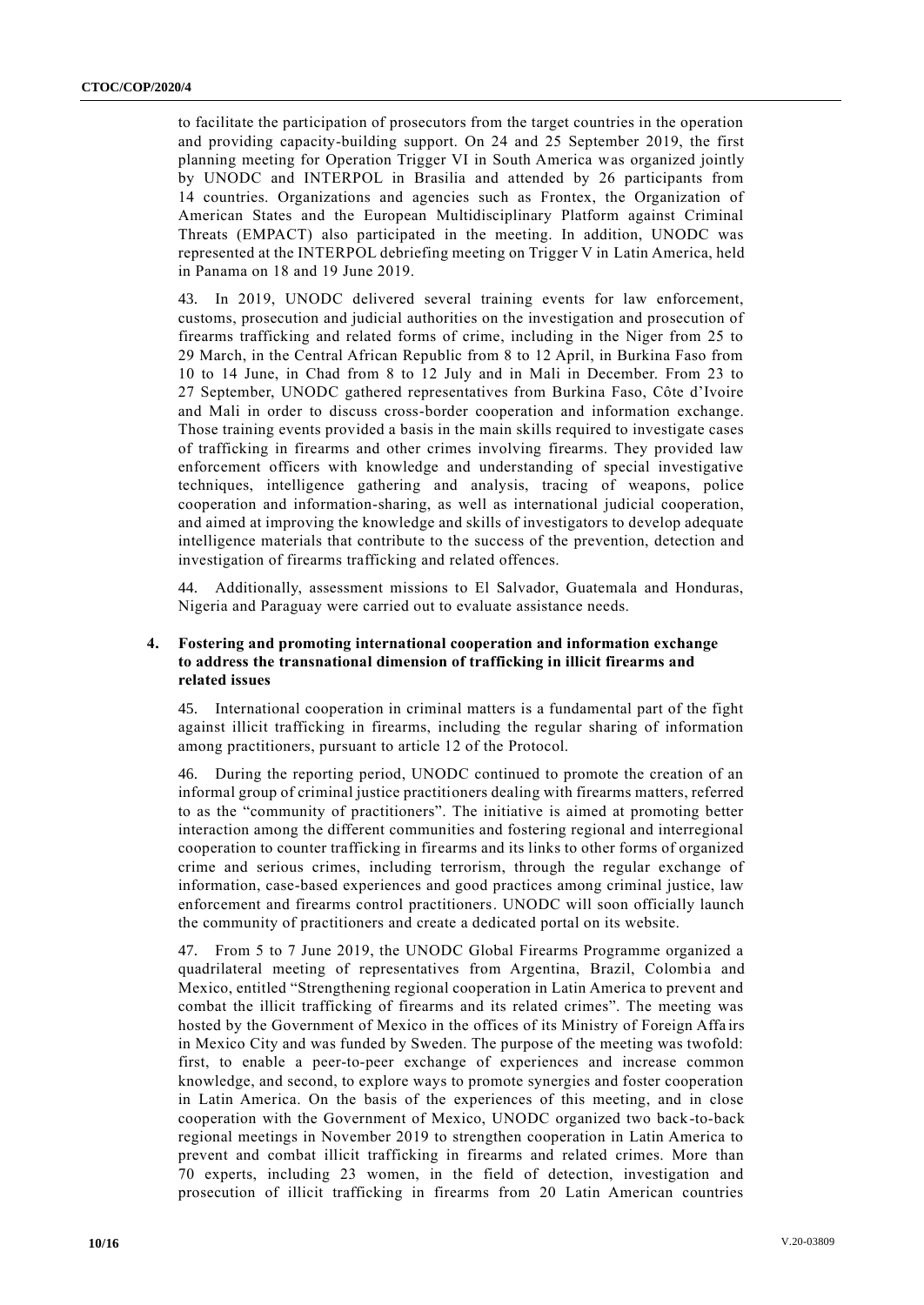identified challenges and opportunities for cooperation in the area of criminal justice and exchanged good practices and experiences to effectively tackle the problem in the region.

48. On 7 and 8 October 2019, the Global Firearms Programme organized a crossregional meeting in Vienna to address illicit trafficking in firearms to, from and across the European Union. The meeting brought together almost 70 practitioners from law enforcement and prosecutorial authorities from States members of the European Union and selected countries of the Western Balkans, West and Central Africa, the Middle East and North Africa, and Latin America. Experts from pertinent international and regional organizations and research institutes, including INTERPOL, the World Customs Organization, the European Union, the European Union Agency for Law Enforcement Cooperation (Europol), Frontex, the Small Arms Survey and the Flemish Peace Institute also participated.

49. During the INTERPOL meeting of heads of counter-terrorism in the Middle East and North Africa region held in Lyon, France, on 14 and 15 February 2019, UNODC contributed to the discussions on illicit firearms and its linkages to terrorism as part of the strategic considerations for future operations in the region. The meeting was attended by high-level officers from 14 countries in the Middle East and North Africa.

50. Finally, UNODC participated in the regional meeting on preventing firearms trafficking of the Caribbean Community Implementation Agency for Crime and Security in Port of Spain on 29 and 30 January 2019. The objectives of the meeting were to strengthen cooperation among Caribbean States and international partners in addressing firearms trafficking and building forensic ballistics capabilities and to reach consensus on an updated Caribbean firearms road map, which was adopted in May 2020 after UNODC provided consolidated input.

# **5. Monitoring illicit arms flows through global data collection and analysis**

51. In the context of its initiative to monitor illicit arms flows, UNODC continued to promote the generation, collection and analysis of firearms data in order to identify firearms trafficking trends and patterns and as an evidence base for decision-making at the policy and operational levels. The efforts of UNODC followed a three-pronged approach that included the development and dissemination of the illicit arms flows questionnaire, a standardized data collection methodology that also supports the collection of data for the purpose of monitoring target 16.4 of the Sustainable Development Goals; strengthening the capacity of Member States to collect and analyse firearms-related data; and producing analytical outputs on firearms trafficking at the global, regional and national levels, with a view to bringing the data collected and analysed by UNODC back to the Member States. This innovative approach of linking research and capacity-building efforts allowed UNODC to reach a wide range of countries and to provide hands-on support in linking firearms-relevant investigations with the development of an evidence base to counter illicit firearms trafficking and related forms of crime.

52. Following the launch of the global data collection exercise on seized and trafficked firearms on 14 June 2018 on the basis of the illicit arms flows questionnaire, UNODC collected and processed relevant data from more than 100 countries and territories and developed a comprehensive data set that is accessible through the UNODC data portal.<sup>3</sup> The data set comprises responses from Member States to the illicit arms flows questionnaire, data collected and shared by the World Customs Organization and the Office for Disarmament Affairs and official data collected through public sources. In the first six months after its publication in October 2019, the data set was accessed more than 10,000 times, contributing significantly to data and information exchange at the global level.

53. Based on that comprehensive data set, UNODC launched the *Global Study on Firearms Trafficking 2020* on 15 July 2020, providing important insights into the

**\_\_\_\_\_\_\_\_\_\_\_\_\_\_\_\_\_\_**

<sup>3</sup> Available at [https://dataunodc.un.org/.](http://undocs.org/https:/dataunodc.un.org/)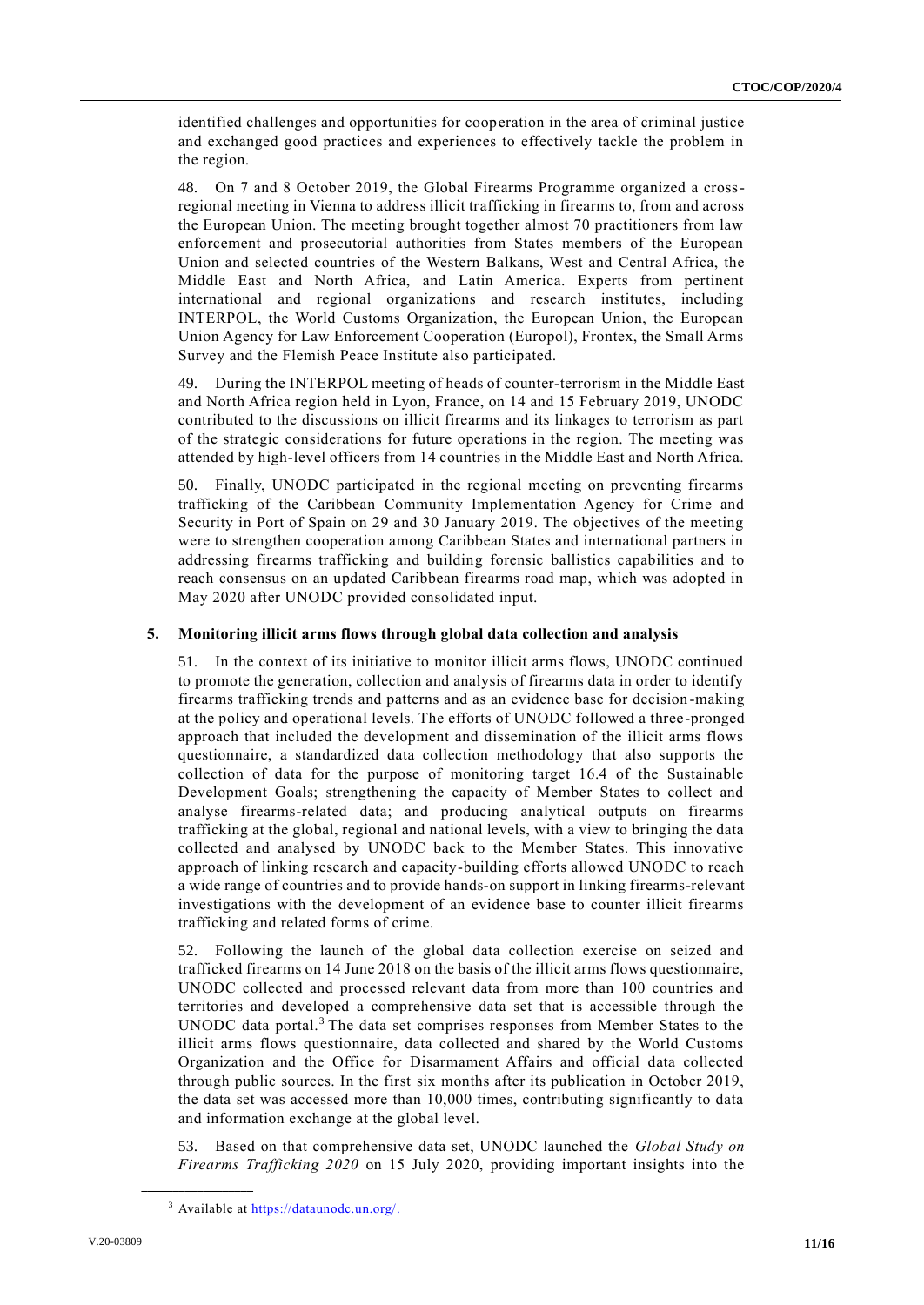magnitude and extent of illicit firearms trafficking and its links to other forms of crime. The study confirms that illicit firearms trafficking is a global but often invisible phenomenon with strong variations between countries. The results of the study indicate that the 81 countries for which data on total arms seized were available recorded a total of 550,000 seized firearms in each of the two years 2016 and 2017. However, the study acknowledges that this figure may be significantly lower than the real number of firearms seized in those years given that many countries, including some of the world's most populous countries, did not respond to the survey and that several countries underreported their seizures for administrative reasons. The study also showcased the responses of Member States to firearms criminality, particularly by analysing tracing results and cooperation in tracing. It reveals that there is a close link between the domestic and transnational characteristics of firearms trafficking, such as diversion at the national level and cross-border trafficking. To understand the complexity of firearms trafficking and to design appropriate responses, it is argued in the study that Member States need to set up systems that enable them to understand and react to the domestic and transnational extent of the issue. The study concludes that operational protocols and capacities to systematically collect and analyse data relevant to firearms require further enhancement.

54. In the context of the firearms champion country initiative, UNODC also worked with the Observatory of Studies on Coexistence and Citizen Security of the Province of Córdoba, Argentina, on a study on the prevalence of firearms in the criminal dynamics of the Province of Córdoba, and with the Public Security Police of Portugal on a national study on the origin of illicit firearms in Portugal. The two analytical reports are expected to be finalized in the second and third quarters of 2020, respectively.

55. With a view to enhancing national and international data collection and analysis efforts and promoting more effective international cooperation and information exchange among practitioners, UNODC organized a series of regional and crossregional meetings in Vienna, targeting South-Eastern European, Eastern European and neighbouring Member States in July 2018, Member and observer States in the Middle East and North Africa region in February 2018 and countries along firearms trafficking routes into, from and across the European Union in October 2019. In total, more than 100 participants from more than 40 countries, as well as relevant regional and non-governmental organizations, participated in and contributed to the meetings.

56. Moreover, partly in cooperation with the Small Arms Survey, UNODC supported several countries in enhancing national firearms data collection practices and protocols and promoting global data collection efforts among national stakeholders by using the global data collection tool through field support in Argentina (Province of Córdoba, June 2019), Bosnia and Herzegovina (Republika Srpska, October 2019), Burkina Faso (May 2019), Burundi (by video conference in November 2019), Cameroon (March 2019), Côte d'Ivoire (May 2019), the Niger (March and August 2019) and Senegal (March 2019), reaching almost 200 national stakeholders. The technical assistance was tailored to the needs of each specific country and made it possible to pilot some of the tools developed in the context of the initiative to monitor illicit arms flows.

57. Increased and sustained funding is required to allow UNODC to continue the global firearms data collection and analysis exercise and to provide the technical assistance required to support countries in enhancing their evidence base on illicit firearms trafficking and related forms of crime.

# **D. Coordination with other relevant international and regional organizations and with civil society and the private sector**

## **1. Cooperation within the United Nations**

58. UNODC has continued to contribute to the work of the United Nations Coordinating Action on Small Arms, the system-wide coordination platform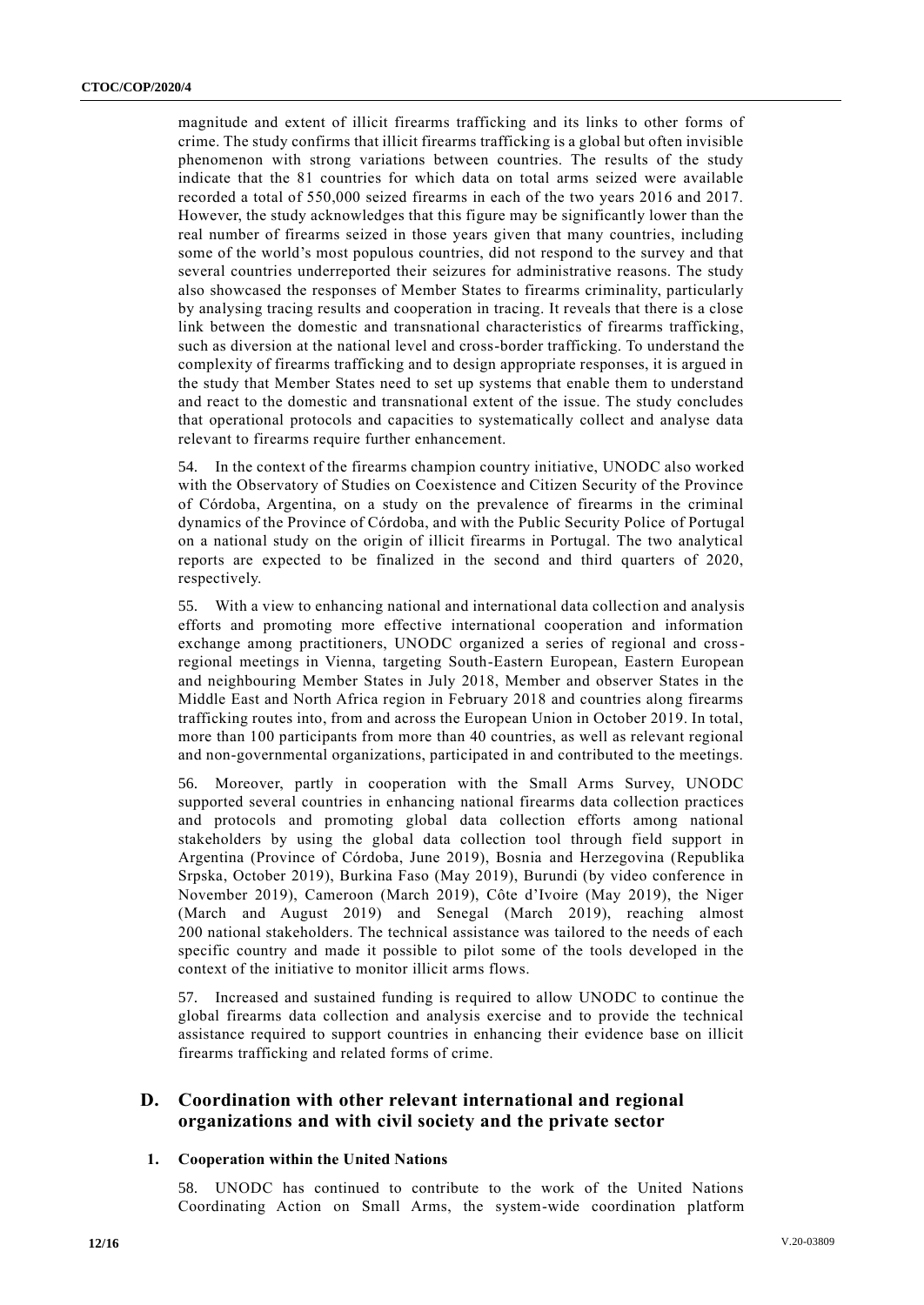established by the Secretary-General to promote the exchange of information and coordination on ongoing initiatives and to support the Organization in "delivering as one" on the issue of small arms.

59. At the field level, UNODC continued to coordinate its activities and cooperate with relevant United Nations agencies and offices, such as the United Nations Development Programme (UNDP) South Eastern and Eastern Europe Clearinghouse for the Control of Small Arms and Light Weapons, the Office for Disarmament Affairs and its regional centres and the Department of Peacekeeping Operations. In the Western Balkans, for example, UNODC is contributing, together with UNDP and other organizations, to the implementation of the road map for a sustainable solution to the illegal possession, misuse and trafficking of small arms and light weapons by 2024, and participated in several local and regional coordination meetings organized in 2019 and 2020 on the implementation of the road map, gathering representatives of commissions on small arms and light weapons in the Western Balkans, representatives of the international organizations engaged in arms control in the region, as well as key donors in the area. UNDP and UNODC also established the multi-partner trust fund for the implementation of the road map, and three meetings of the fund's steering committee were held. As a result, several projects in the region, including two UNODC projects, received donor support through the trust fund.

60. UNODC took part in the Wilton Park meeting in the run-up to the establishment of a formal Group of Governmental Experts on problems arising from the accumulation of conventional ammunition stockpiles in surplus, held in the United Kingdom of Great Britain and Northern Ireland from 9 to 11 December 2019. On 12 December, UNODC also participated in an informal expert meeting held in London to exchange and discuss research methods and options to profile conventional ammunition. The meeting was organized by the United Nations Institute for Disarmament Research, with support from Germany, to support States in their preparations for the Group of Governmental Experts.

61. UNODC contributed to the high-level political forum on sustainable development in New York, in particular to the discussion of Sustainable Development Goal 16 and target 16.4 (to significantly reduce illicit financial and arms flows, strengthen the recovery and return of stolen assets and combat all forms of organized crime).

#### **2. Cooperation with other international and regional organizations**

62. In the reporting period, UNODC continued to strengthen its cooperation with national, regional and international organizations, including ECCAS, the Economic Community of West African States, the European Union, INTERPOL, Frontex, EMPACT, the Europe-Latin America Technical Assistance Programme against Transnational Organized Crime, the Organization for Security and Cooperation in Europe and the South Eastern and Eastern Europe Clearinghouse for the Control of Small Arms and Light Weapons.

63. In November 2019, the Programme supported the EMPACT Firearms workshop held in Novi Sad, Serbia, on the implementation of key performance indicator 5 of the Western Balkans road map mentioned above and the obstacles that European Union countries face in complying with the indicator. In cooperation with EMPACT Firearms, UNODC organized an additional dedicated meeting in Vienna in December 2019 with European Member States on the implementation of that performance indicator. The meeting was aimed at identifying the challenges countries face when collecting and reporting seizure data. In September 2019, UNODC participated in the EMPACT Firearms session held in The Hague, Netherlands, for the drafting of the 2020 Operational Action Plan on Firearms, and in the planning sessions for the definition of the operational actions for each strategic goal. Subsequently, in January 2020, UNODC participated in the kick-off meeting of the 2020 EMPACT Firearms cycle, also held in The Hague.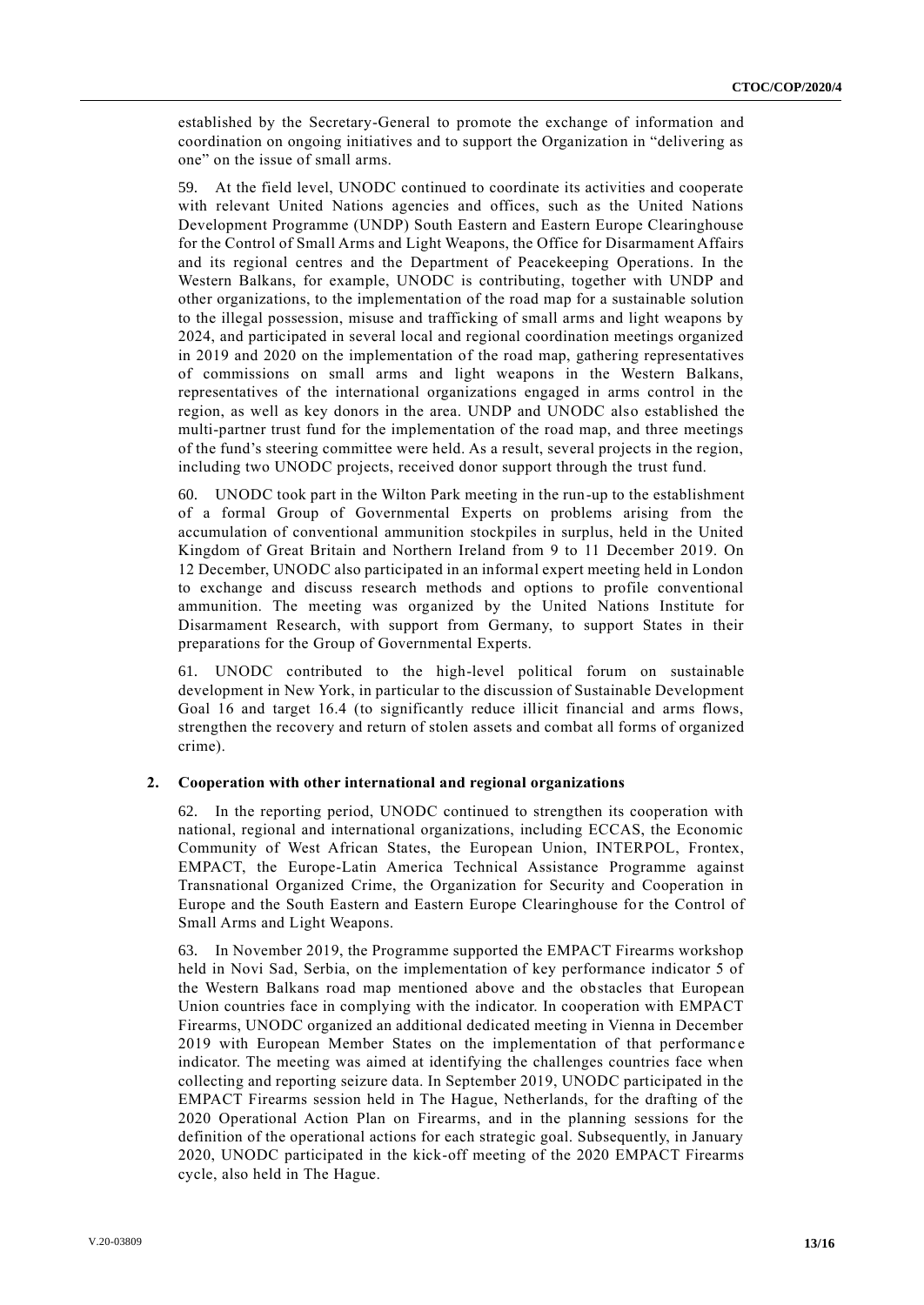64. Building on the strong thematic ties between INTERPOL and UNODC, the two organizations held a meeting in Lyon, France, on 4 March 2019 to explore areas for joint programming and ways to further expand that cooperation in the future. The joint activities will have a global impact, with a focus on Africa, Latin America, the Middle East, Asia and Eastern Europe. In addition, UNODC attended the fourth meeting of the iARMS Steering Committee, organized by INTERPOL on 12 and 13 March in Lyon. The meeting focused on a wide range of issues that are critical to the overall evolution and service of the iARMS database.

#### **3. Cooperation with civil society and the private sector**

65. UNODC has actively engaged with civil society organizations at various levels, from legislative development to training activities, the development of a training course on civil society participation and oversight, and collaboration in the implementation of advocacy materials. During the reporting period, civil society organizations participated in the legislative drafting workshops organized by UNODC in the Central African Republic, Chad and the Niger in order to include their experience and views in the discussions on the legal regime and the examination of the provisions of the draft laws, and they helped to identify those points that would need to be further amended or harmonized with existing laws or local practices. Likewise, members of civil society were also included in meetings with Members of Parliament in Bolivia (Plurinational State of) and Chad, organized by UNODC as part of its legislative assistance efforts.

66. Representatives of civil society organizations have participated in and contributed to several training activities organized in West African countries. For example, in its efforts to promote the exchange of firearms-related information and knowledge-sharing, UNODC joined the Small Arms Survey in a project to support national authorities in developing systems of national indicators on firearms that promote the efficient use of resources and the development of more effective policy and operational strategies. As part of this initiative, UNODC contributed to and co-organized related workshops on strengthening national institutions by establishing a system of indicators in Burkina Faso, Burundi and the Niger throughout 2019.

67. UNODC remains engaged with key organizations working on illicit trafficking in firearms, such as Conflict Armament Research, the Bonn International Centre for Conversion, the Geneva Centre for Security Policy, the Institute for Security Studies, the Joint Research Centre on Transnational Crime (Transcrime), the Mines Advisory Group, RAND Europe, the Small Arms Survey and the West African Action Network on Small Arms and Light Weapons.

68. Furthermore, UNODC has been invited to join the steering committee of a new research project of the Flemish Institute aimed at improving the internal security of the European Union by increasing knowledge and expertise on the relationship between illicit firearms trafficking and gun violence in Europe. UNODC is also a member of the steering committee of the new Transcrime research project, entitled "Options for enhancing operational instruments in the area of firearms trafficking", which is funded by the European Commission and was launched by the Università Cattolica del Sacro Cuore, Tilburg University and the South-East European Law Enforcement Centre.

69. Finally, the Programme also actively supports the participation of civil society in the upcoming Mechanism for the Review of the Implementation of the United Nations Convention against Transnational Organized Crime and the Protocols thereto, supporting the work of the UNODC Civil Society Team. In this context, the Global Firearms Programme contributed to the development of the *Toolkit on Stakeholder Engagement: Implementing the United Nations Convention against Transnational Organized Crime*, published in June 2020, and participated in the first online training event for non-governmental organizations, academics and the private sector on how to engage in the Review Mechanism.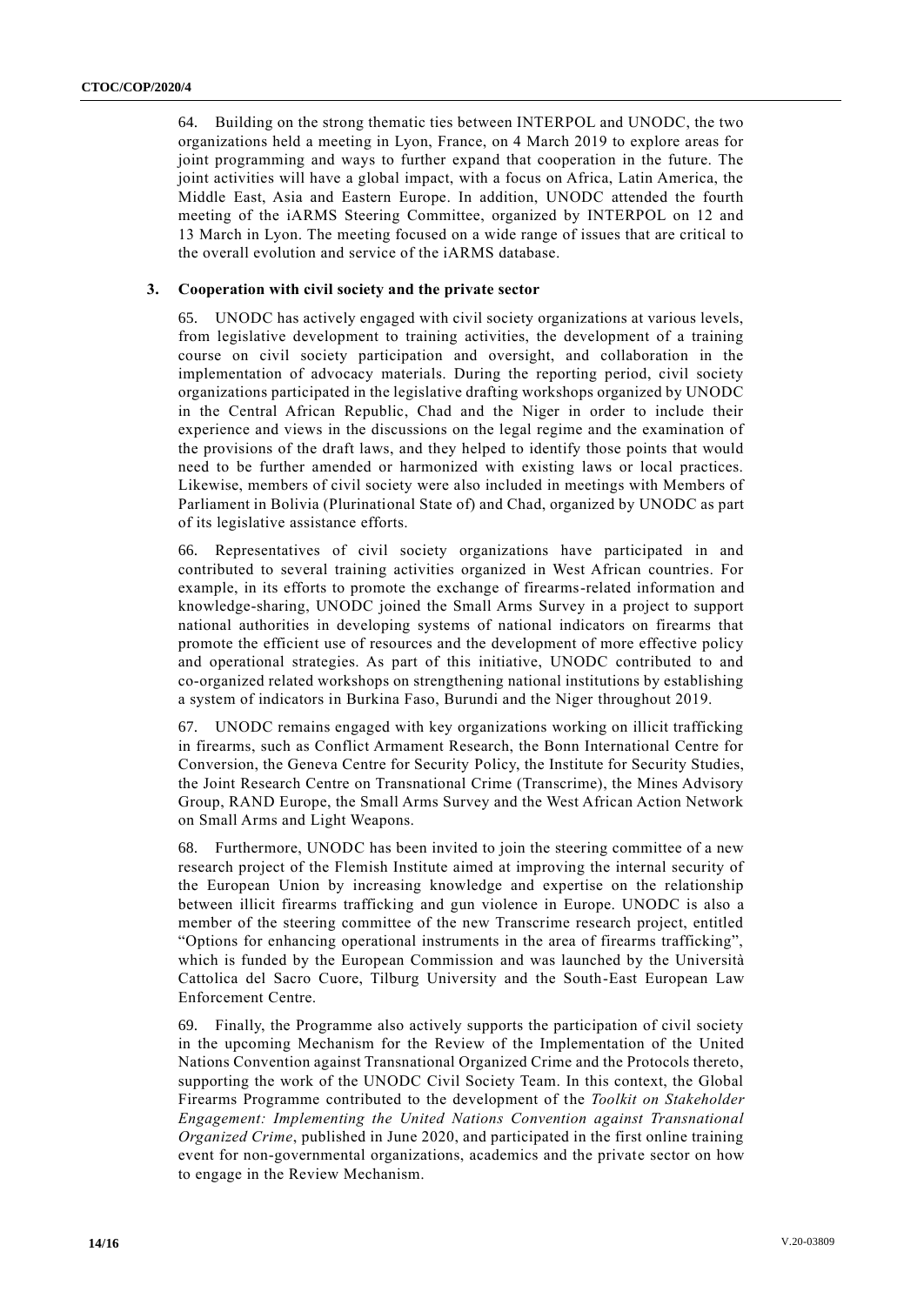# **IV. Priority areas for further action**

70. Integrated approaches to prevent and fight the illicit manufacturing of and trafficking in firearms, their parts and components and ammunition remain crucial to address the various interconnected aspects of the problem. In this regard, the integrated five-pillar approach of the Global Firearms Programme remains highly relevant.

71. Growing interlinkages between firearms trafficking and other serious crimes suggest the need to further address and deepen the understanding of the nexus of firearms trafficking, crime and terrorism.

72. The Programme plans to develop focused activities to ensure greater gender mainstreaming of the Programme and its capacity-building curriculum and to promote specific strategies in pilot countries.

73. The Programme will also continue to promote proactive, investigative and prosecutorial approaches to firearms trafficking, to firearms seized at borders and at crime scenes, thus fostering the detection, investigation and prosecution of those crimes and the overall generation, collection and analysis of firearms data that can serve as an evidence base for decision-making at the policy and operational levels.

# **V. Supporting responsiveness to and preparedness for COVID-19 and other pandemics**

74. The COVID-19 pandemic has posed unpredicted challenges both to the work of UNODC and to the capacities of countries to continue countering illicit firearms trafficking, as public health measures initially affected some planned activities, and new trends and dynamics have also emerged and national resources and law enforcement have been reallocated to cope with the pandemic.

75. UNODC adapted its work in order to continue to support affected Member States in key areas of technical assistance and to effectively address the impact of the COVID-19 pandemic on arms control regimes and on criminal justice systems, as well as on firearms trafficking, proliferation and misuse. With the aim of ensuring an evidence-based approach when designing its responsiveness and preparedness to pandemics, UNODC first conducted an analysis of the current situation, which was based on information provided by national focal points in beneficiary and partner countries through a questionnaire distributed to stakeholders and through regular communication from field offices. Acknowledging that the accuracy of predicted outcomes may be limited by unforeseen variables, the analysis still helped to identify priority actions and responses, as well as suggestions for additional technical assistance by UNODC to respond to the needs of States during and after the crisis.

76. The response to the COVID-19 pandemic and to other potential crises requires new dynamics of work, including virtual training, virtual meetings, teleconferences, remote assessments and events and telecommuting by staff. Priority actions in substantive areas of work to strengthen national capacities to cope with pandemics include the following: (a) addressing legal loopholes to ensure the responsiveness of the institutional and legal frameworks to the new and emerging threats; (b) establishing and strengthening the technical and operational capabilities of specialized firearms hubs for the tracing and investigation of firearms trafficking, including through remote mechanisms; (c) developing guidelines for investigators and prosecutors to adjust and reinforce current procedures and practices for investigating and prosecuting firearms trafficking cases in the light of new and emerging challenges related to pandemics; (d) assisting countries in the digitalization of their national firearms control regimes; (e) developing and delivering virtual training and capacity-building workshops, including through specialized e-learning modules, addressing the use of specialized investigation techniques, such as cyberpatrolling adapted to emerging trends; (f) strengthening the capacity for document